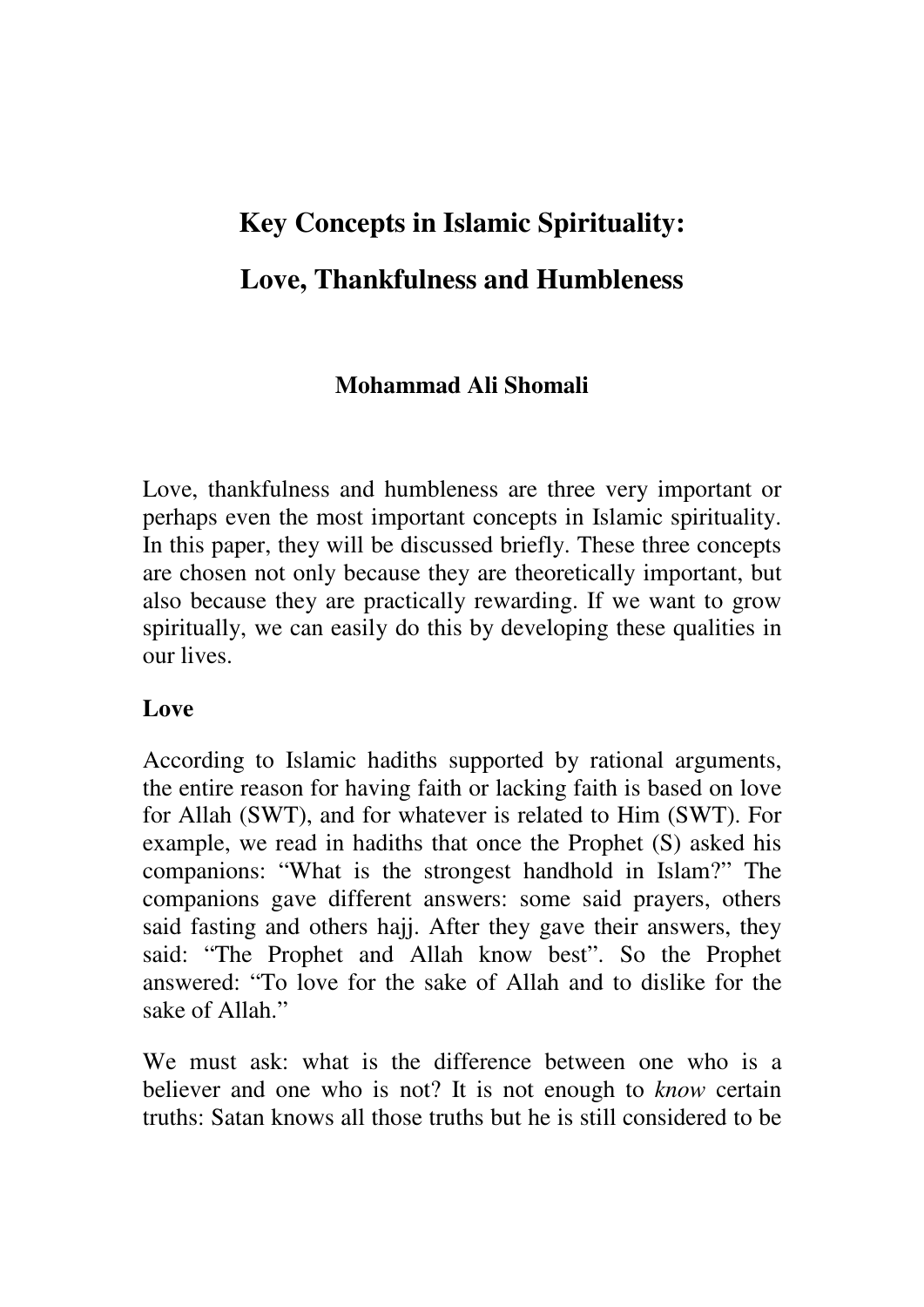disobedient. Allah (SWT) says in the Qur'an that there are people who know everything and yet disbelieve:

> They impugned them —though they were convinced in their hearts— wrongfully and defiantly… (27:14)

Similarly, to *declare* the truth is not sufficient to be a believer, as hypocrites declare the truth frequently. Describing such people, the Qur'an says:

> And there are some people who say: "We believe in Allah and the last day; and they are not at all believers." (2:8)

Love for the truth is the main distinction between a believer and a non-believer. Love requires knowledge and readiness to declare. This readiness to declare the truth does not include circumstances where a person must exercise *taqiyyah,* or the hiding of one's faith in order to safeguard his own life or the life of other believers.

One might wonder why Islam focuses both on *love* for the sake of Allah (SWT) and *dislike* for the sake of Allah (SWT). One might question the need for disliking and say that we should only have love in our hearts. However, Islam is a rational religion, and it is rationally understandable that when we love something we must necessarily dislike its opposite. How can we love the honest without disliking the dishonest? Or love truth without disliking falsehood? If you love a virtue, you cannot help but dislike the vice. Similarly, if you love Allah (SWT), you automatically dislike His enemies. Of course, a believer should not have any personal dislike for anyone. If we dislike someone, it is because of their bad qualities. We might love someone as the servant of Allah (SWT), but we cannot love the bad qualities in him. This is the rational implication of loving good things.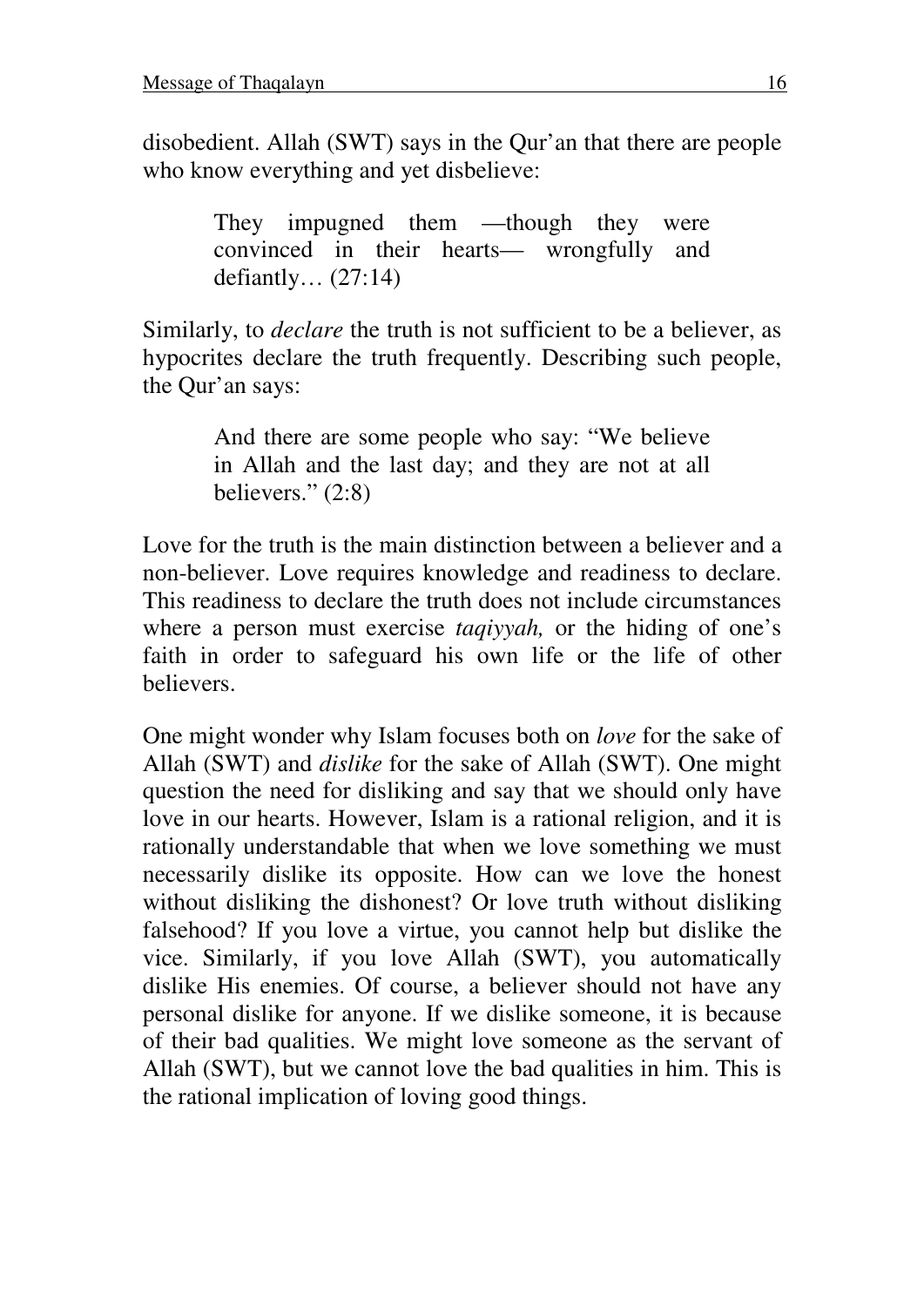Even if these two concepts are considered separately, they imply each other like two sides of the same coin. If we want to improve ourselves, we should try to increase our love for Allah (SWT) and those who are close to Him, and increase our love for the acts which are loved by Allah (SWT). This can be achieved by gaining more knowledge and then reflecting on it.

One interesting and practical way of improving ourselves is by reading biographies of people who have loved Allah (SWT) immensely and developed a close relationship with Him (SWT). Their life-stories reveal many hidden secrets about their lives, which can help and inspire us to be more inclined to their way of living. This is a naturally inspiring process.

Any knowledge that one gains must be coupled with reflection in order for that knowledge to come into practice. Reflection brings about a harmony in one's self, as one's emotions begin to support their knowledge. For example: if I know that telling lies is wrong, I might still tell lies. I need to take a few minutes every day and think about *why* telling lies is wrong, and realize, for example, that it brings about no benefit.

If we reflect on the people we love we may ask: why do we love these people? If someone gives you a job, you would not forget them for as long as you live; if someone teaches you something, you would be grateful and remember them; if someone helps you, or gives you money, or if your neighbour smiles at you or is kind to you, then you would love them. We do not need *great* reasons to love people: just a little caring and affection is enough. So how can we not love Allah (SWT) when everything we have is from Him and nothing bad is from Him? We know these things, but we just need to reflect on them. If our love for Allah (SWT) increases and intensifies, then we cannot disobey Him. How can you disobey the one that you love and make Him unhappy?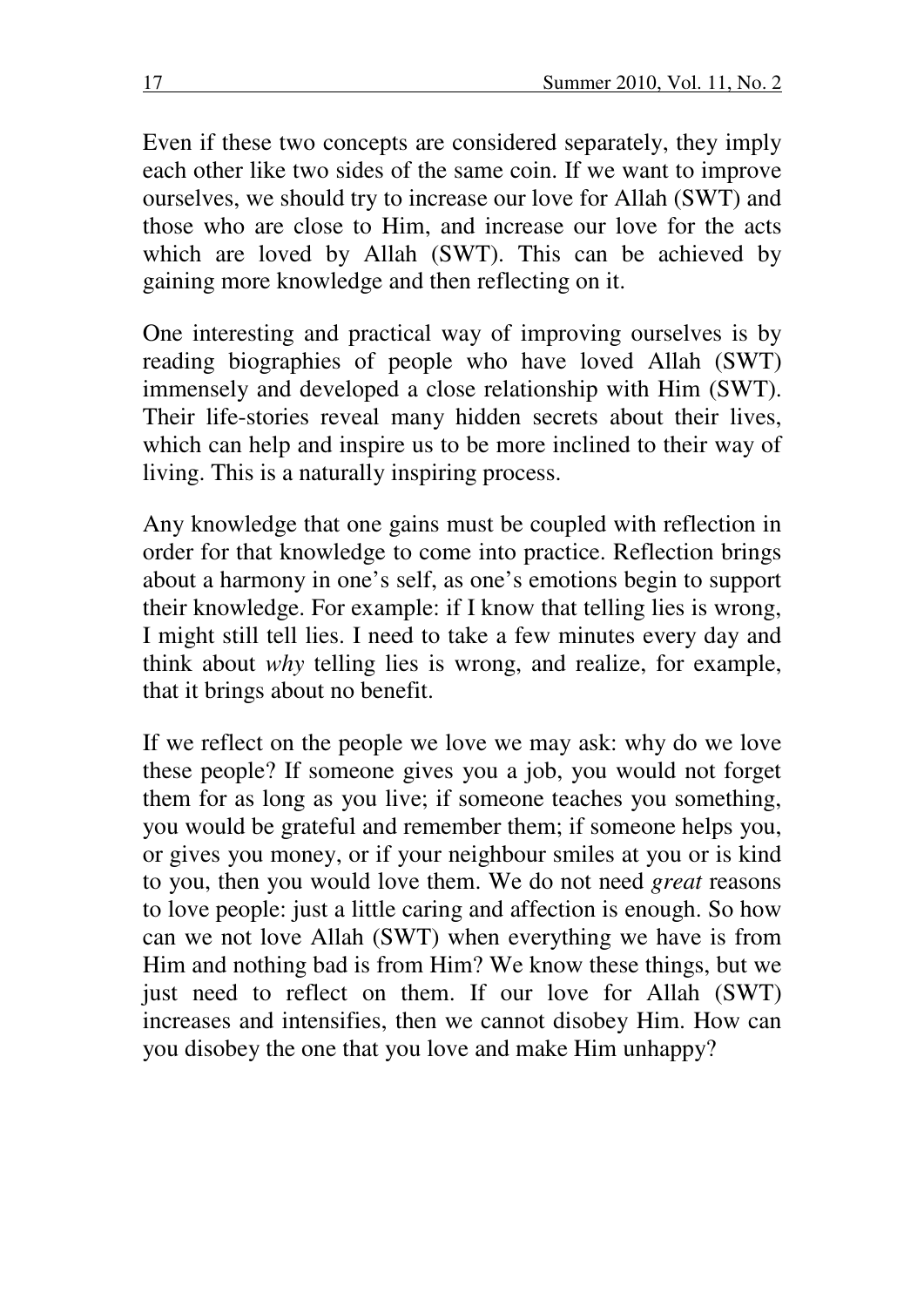Love for Allah (SWT) is therefore a very important concept which can help us practically to develop spiritually, and become closer to Him (SWT).

# **Thankfulness**

The virtue of thankfulness is very much related to love for Allah (SWT). If you are thankful you will certainly love Allah because of all His favours and if you love Allah you will believe in Him and obey him. Thus, thankfulness is the core of *im*ā*n* (faith). It may not be accidental that in Arabic the terms used to signify ungratefulness and disbelief are identical, that is, *kufr.* Here are some verses of the Qur'an where a contrast is made between thankfulness and unthankfulness:

> If you are ungrateful (*takfur-u*), indeed Allah has no need of you, though He does not approve ingratitude (*al-kufr*) for His servants; and if you give thanks He approves that for you. No bearer shall bear another's burden; then to your Lord will be your return, whereat He will inform you concerning what you used to do. Indeed He knows best what is in the breasts. (39:7)

> So when he saw it set near him, he said, 'This is by the grace of my Lord, to test me if I will give thanks or be ungrateful (*akfur*). And whoever gives thanks, gives thanks only for his own sake. And whoever is ungrateful (*kafar*) [should know that] my Lord is indeed all-sufficient, allgenerous.' (27:40)

> Certainly We gave Luqman wisdom, saying, 'Give thanks to Allah; and whoever gives thanks, gives thanks only for his own sake. And whoever is ungrateful (*kafar*), [let him know that] Allah is indeed all-sufficient, all-laudable.' (31:12)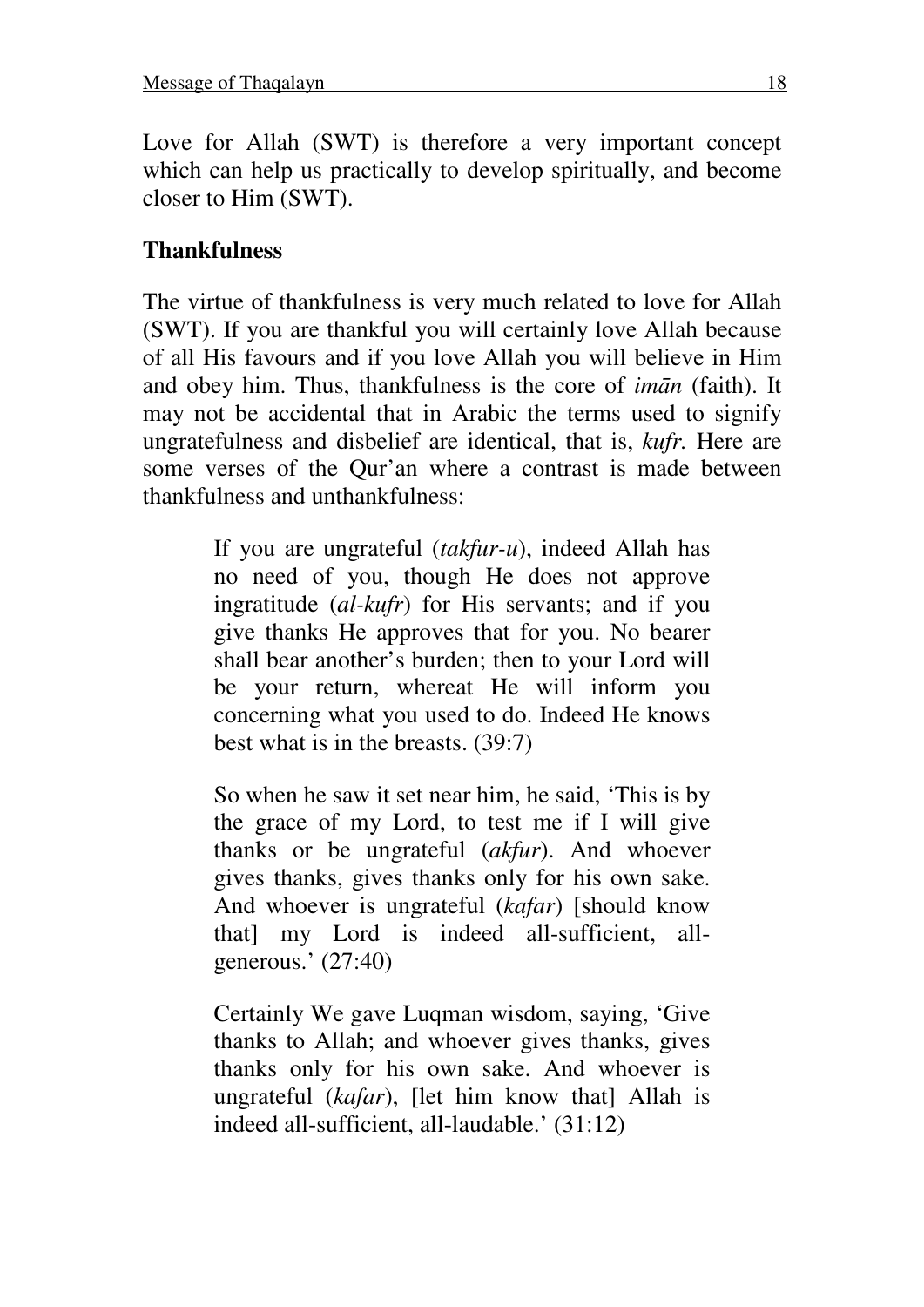A very striking verse is to be found in the Chapter *Man* (76:3), where thankfulness (to Allah for His guidance) is considered to be identical with faith and to be unthankful is the opposite:

> Indeed We created man from the drop of a mixed fluid so that We may test him. So We made him endowed with hearing and sight. Indeed We have guided him to the way, be he grateful or ungrateful. (76:2 & 3)

Therefore, *shukr* (thankfulness) is a very significant concept. It is a primary issue related to the core of *im*ā*n*. It is also practical and uncomplicated. Moreover, if we are thankful, we can achieve many things as Allah (SWT) says in the Qur'an:

> When Moses said to his people, 'Remember Allah's blessing upon you when He delivered you from Pharaoh's clan who inflicted a terrible torment on you, and slaughtered your sons and spared your women, and in that there was a great test from your Lord.' And when your Lord proclaimed, 'If you are grateful, I will surely enhance you [in blessing], but if you are ungrateful, My punishment is indeed severe.' (14: 6 & 7)

Imagine a teacher who has a thankful student. That student appreciates the teacher and knows the teacher is doing a good job of helping him. Furthermore, the student declares that he is thankful, and then puts into practice what the teacher has taught him. The teacher would love to teach this student whatever he knows, as the teacher would not feel that his knowledge is being wasted. This is the example of a thankful servant who in his heart appreciates, with his tongue declares, and with his body, practices. Allah (SWT) will give such a person more and more and He has no limits. The more He gives, the more you receive. In the Dua of *Iftit*ā*h* we recite: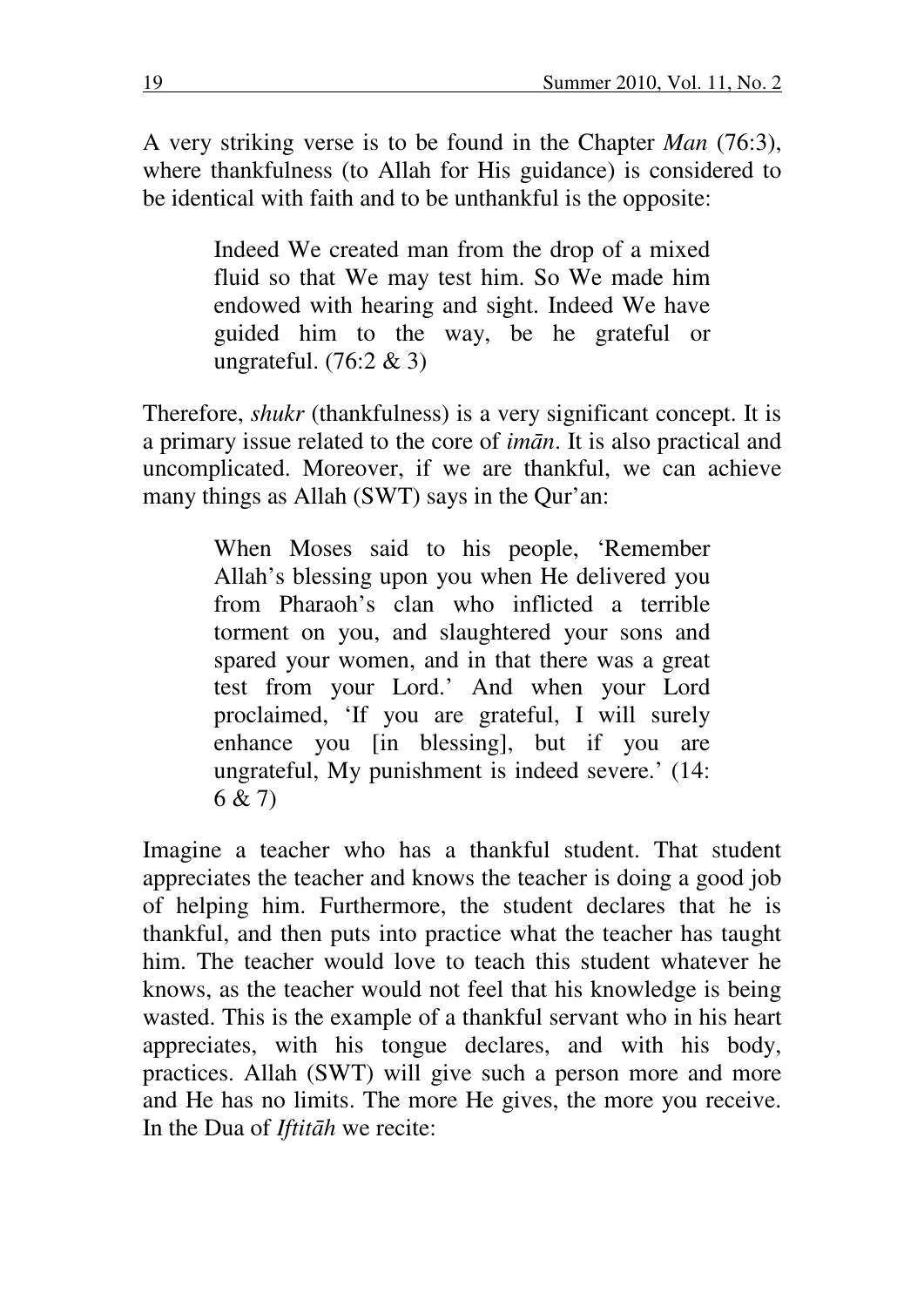O the one that abundance of giving does not increase Him save generosity and bounteousness!

One might wonder how it is possible that Allah's (SWT) generosity *increases* by giving. When Allah (SWT) gives you something and you are thankful and can maintain that state, your capacity to receive increases. There is no limit for divine generosity except our limited capacity. The more Allah (SWT) gives, the more capacity we have to receive, and so His Generosity accelerates into this infinite Mercy.

The concept of thankfulness has been explored by many Muslim scholars who have made various useful distinctions between the various types of thankfulness. According to Khājeh Abdullah Ansari in his book *Man*ā*zil al-S*ā*'ir*ī*n* (*The Stations of the Wayfarers*), there are three main types of thankfulness:

- Thankfulness from the heart: knowing that something is a gift from Allah;
- Thankfulness with words: declaring that you are thankful for divine bounties;
- Thankfulness in practice: doing something with your hands, feet, eyes, etc., as acts of worship. This is practical thankfulness.

The first type of thankfulness is the most important, as it brings about the other two types. He also mentions that thankfulness consists of three main things:

- To know something is a gift: for example, one might know everything about health, but to know that health is a *gift* from Allah is to know something additional.
- To acknowledge that this is a gift from Allah: this means to admit that what one has been given is a gift, and that he/she is the recipient. Sometimes one might know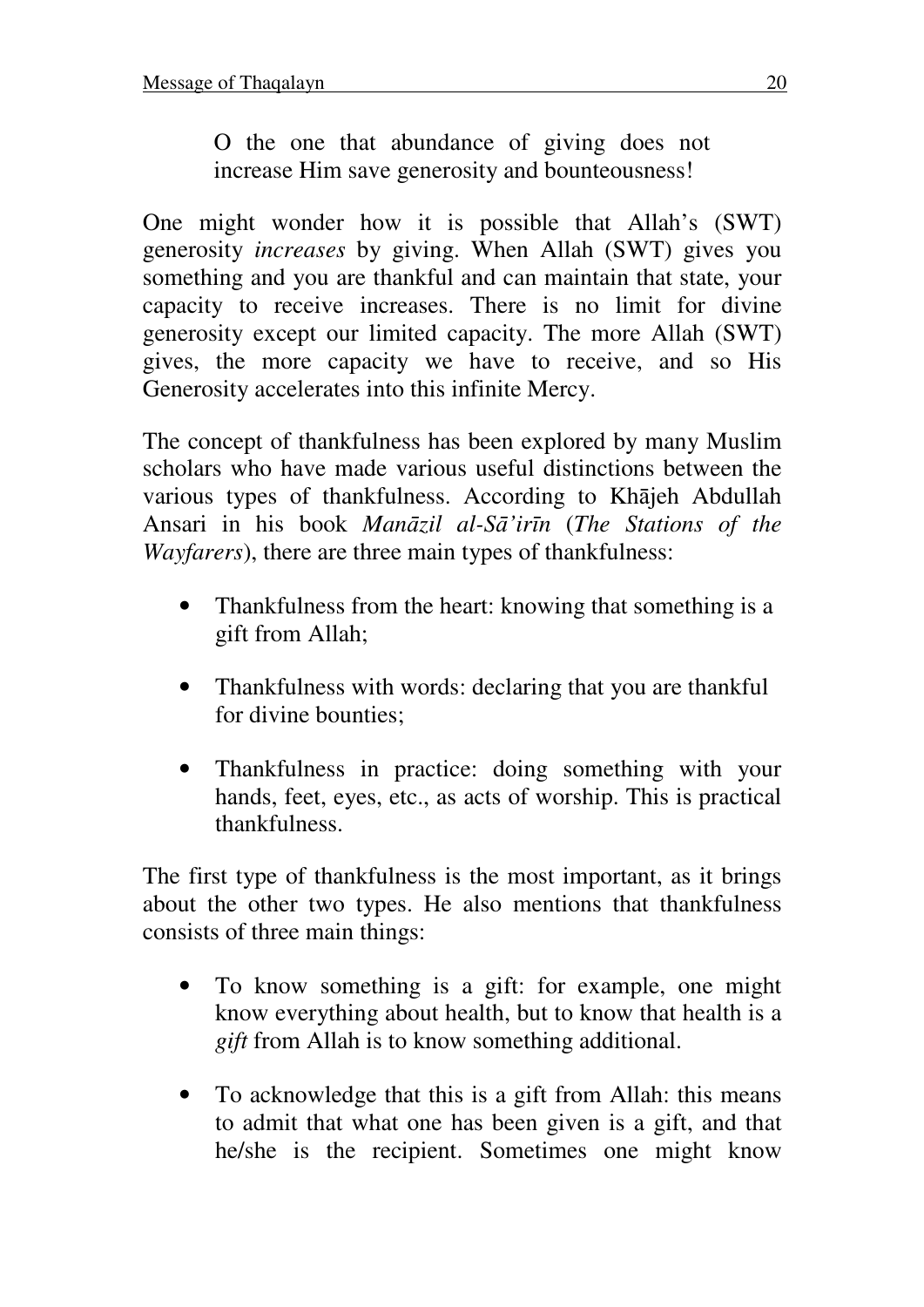something is a gift, but refuses to acknowledge it out of arrogance. One might think that he has earned it, or that he could live without it.

• To praise Allah for it.

Lastly, Khajeh Abdullah Ansari studies the notion of thankfulness and asserts that being thankful has different levels:

- Some levels are shared by ordinary people: they understand that there are some gifts from Allah that we are thankful for, and try to be pleased and praise Him.
- On higher levels, people are not only thankful for what they consider to be *gifts* that Allah has given them, but for *whatever* happens to them. Even a bad thing that occurs to a believer is not caused by a lack of love from Allah (SWT), and so a believer is thankful for that.
- Some people are very concerned with Allah's presence: they feel no ease or pain as they do not have any time to think about whether they are in the state of ease or pain. This is the power of love. Similarly, if you are watching an interesting film, you might forget that you are hungry. Or if we are in the company of someone we love, we may forget the time and do not want the meeting to end. People who love Allah (SWT) to this extent are completely distracted and absorbed by His Essence. Khajeh Abdullah Ansari calls it the thankfulness of the elite.

Love and thankfulness are two intertwined concepts which can help us practically on our journey to self-improvement. Imam Khomeini in his book *Forty Hadiths* points out that the appearance of the effects of love and thankfulness become apparent in the heart, on the tongue and in the bodily acts and movements. As for the heart, one becomes filled with humility, awe and love. As for the tongue, the effects are among praise and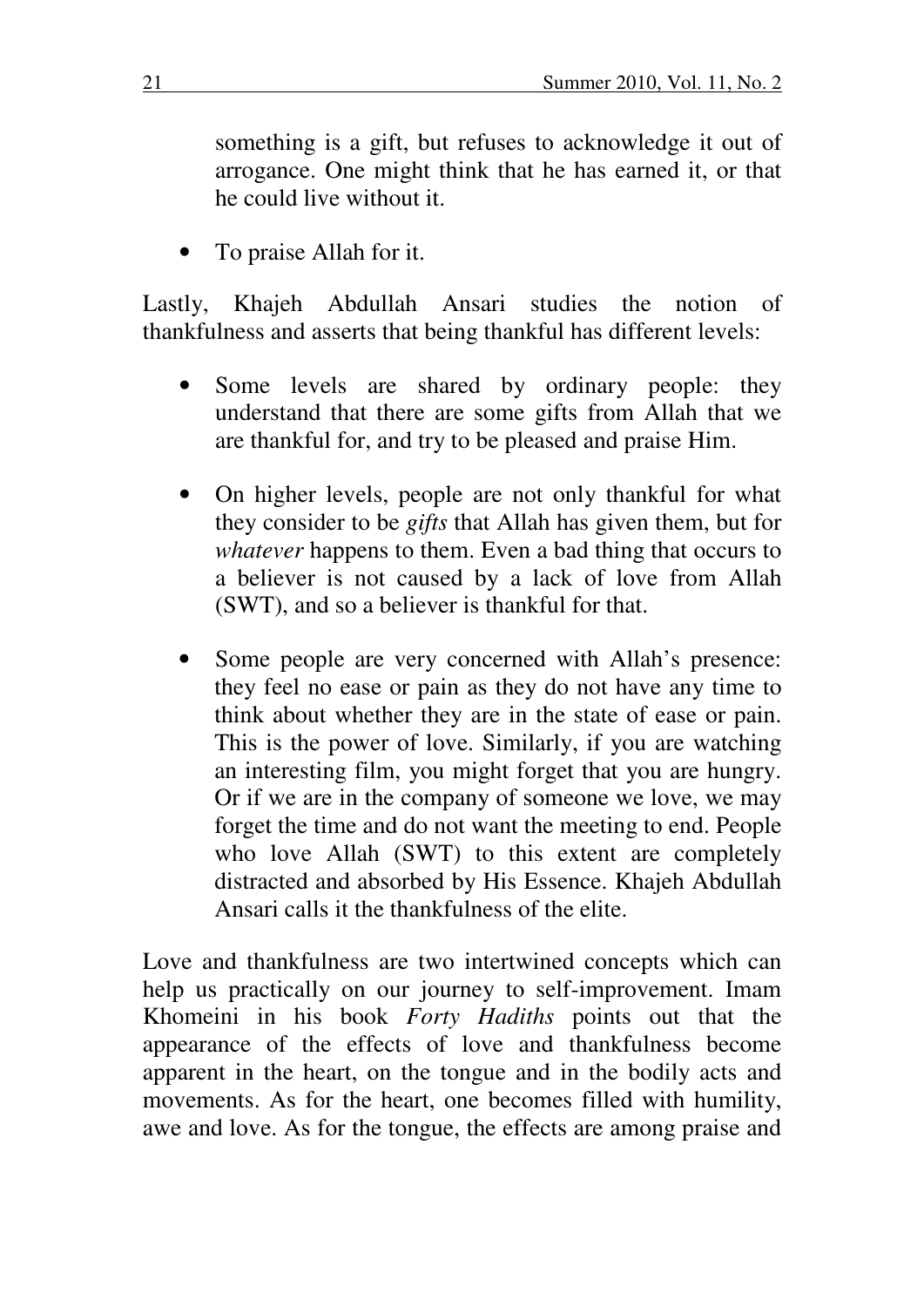glorification for Allah alone. As for the body, the effects consist of obedience and the use of the body for the sake of Allah. May Allah increase our love for Him by increasing our understanding of Him, and may He inspire us to be thankful in all situations.

# **Humbleness**

Another key concept in Islamic spirituality is ultimate humbleness or spiritual poverty. This means to strengthen our understanding of the need for Allah and achieve a sense of complete reliance on Him. This means that even saying, "Allah has been very kind to me" or that "Allah has been very generous to me" is not enough. Who are we without Allah's favour and grace? We are nothing! It is not that Allah has been generous to something independent of Himself. We are nothing else than what He has created. All good things come from Him; in the best scenario we are just recipients, contingent creations of Allah, not independent from Him in any way.

One might compare this to humbleness: but it is more important, more intense, and at a higher level. Sometimes people try hard to be humble. For example, if they feel very important because they have been successful they try to control themselves so that they do not become arrogant; this is a struggle. But if one achieves spiritual poverty there is no need to struggle, as one would feel they had nothing of their own to be proud of except the gifts of Allah (SWT). Reflection on our limits and absolute need for and reliance on Allah leaves no place for any kind of arrogance or self-admiration**.** Whatever we have, or is at our disposal, belongs to Allah. We are given things as trust for a short period of time and will be questioned on the Day of Judgement about the way we have dealt with them. Indeed, we ourselves belong to Allah in our very existence. Rene Guenon (1973) writes:

> The contingent being may be defined as one that is not self-sufficient, not containing in himself the point of his existence; it follows that such a being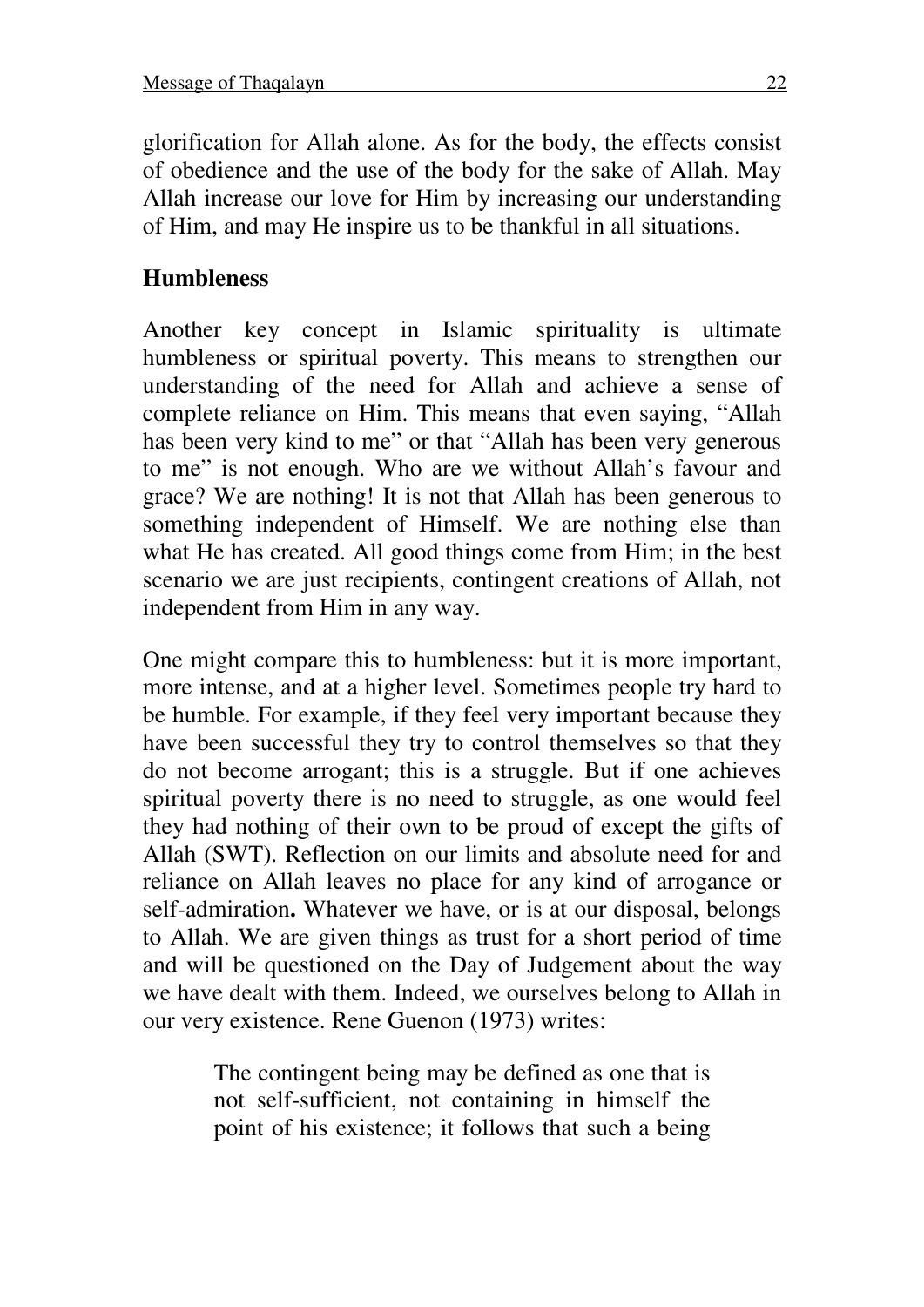is nothing by himself and he owns nothing of what goes to make him up. Such is the case of the human being in so far as he is individual, just as it is the case of all manifested beings, in whatever state they may be for, however great the difference may be between the degrees of Universal Existence, it is always as nothing in relation to the Principle. These beings, human or others, are therefore, in all that they are, in a state of complete dependence with regard to the Principle "apart from which there is nothing, absolutely nothing that exists"; it is the consciousness of this dependence which makes what several traditions call "spiritual poverty".

At the same time, for the being who has acquired this consciousness, it has, as its immediate consequence, detachment with regard to all manifested things, for the being knows from then on that these things, like himself, are nothing, and that they have no importance whatsoever compared with the absolute Reality.<sup>1</sup>

Imam Husayn (A) prays to Allah:

What can I bring when I want to come to you?…Can I come with my ears, my eyes, my tongue, my hands, my feet? Is not this the case that all of these are your blessings that you have given me?<sup>2</sup>

Elsewhere Imam Husayn (A) says:

O My Lord! I am poor in my richness so how can I not be poor in my poverty?<sup>3</sup>

Whatever I have is a sign of my need, a sign of my dependence. What about that which I do not have? Suppose that there is a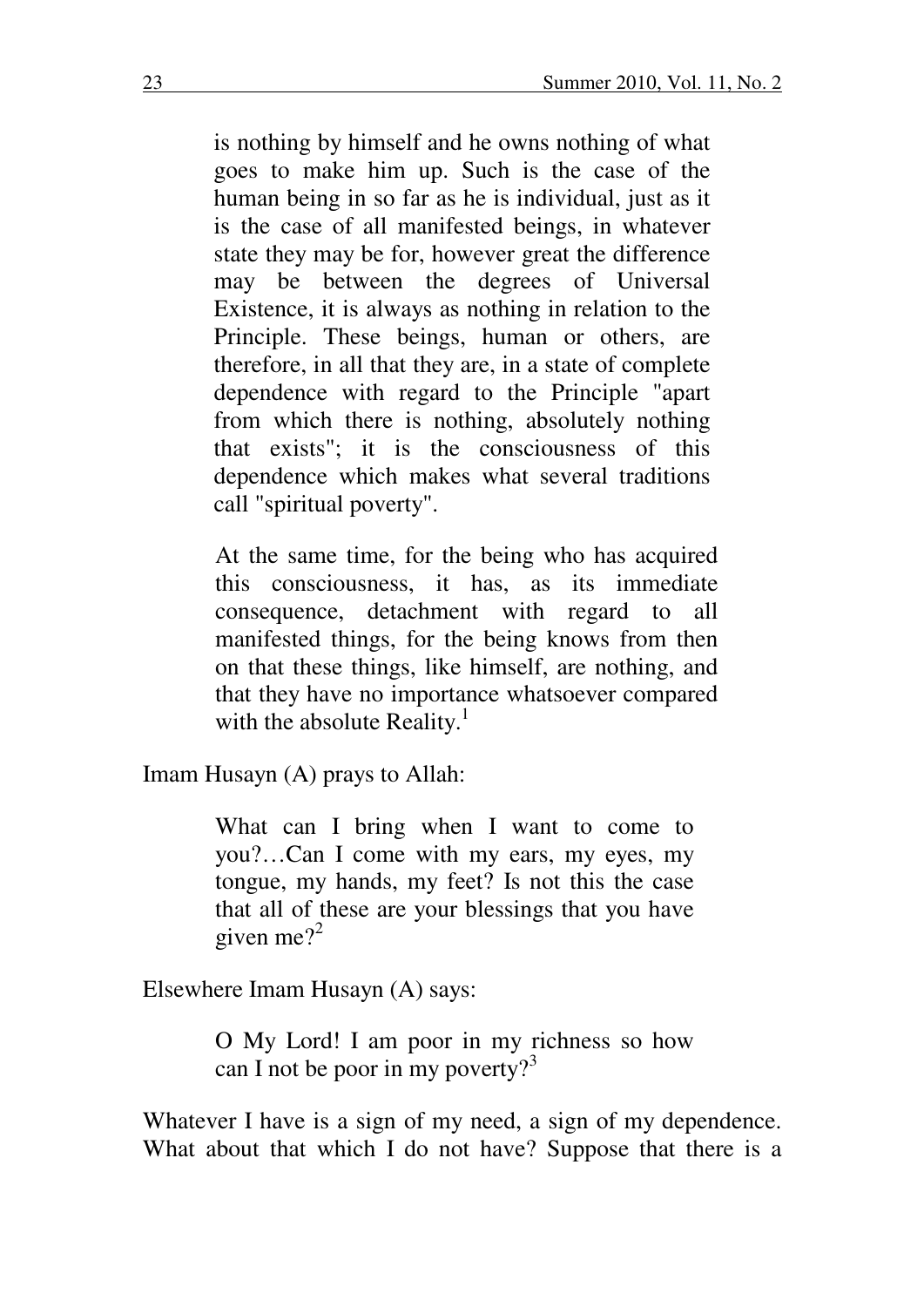person who has taken a loan, say, of one million dollars from a bank and another person who has taken one hundred thousand dollars. Which one is richer, and which one is not? It seems obvious that the one who has taken more money is more indebted and more responsible and must have more concerns and worries. Whatever Allah gives us puts us more in debt. There are many many things that we do not have and even those things that we have do not belong to us so how can we feel proud and free from needs. Imam Husayn (A) says:

> With respect to my knowledge, I am ignorant. How can I not be very ignorant in respect to what I do not know? $4$

What we know is very limited and surrounded with lots of questions. The more we know, the more questions we will have. This is why those who are more knowledgeable are more careful and cautious in their claims and farther from arrogance. Also, over time, we can easily lose what we know. There are people who cannot even remember their own names or the names of their closest relatives. Imam Husayn (A) also says:

> O Allah! Verily the alteration of your affairs and the speed of progress of your decrees prevent those servants of You who know You to be confident when faced with your favour or to feel despaired when challenged with calamities.<sup>5</sup>

Everything changes quickly in this world. Sometimes we are happy and sometimes sad. Sometimes people respect us and sometimes no one respects us. Sometimes our children are good to us and sometimes not. There are lots of ups and downs. What is the reason for this? We need to learn that we cannot trust anything except Allah. No one knows what will happen and, therefore, we should not trust anything. As the sayings of Imam Husayn (A) shown above teach us, we should not trust anything or anyone other than Allah and at the same time we should not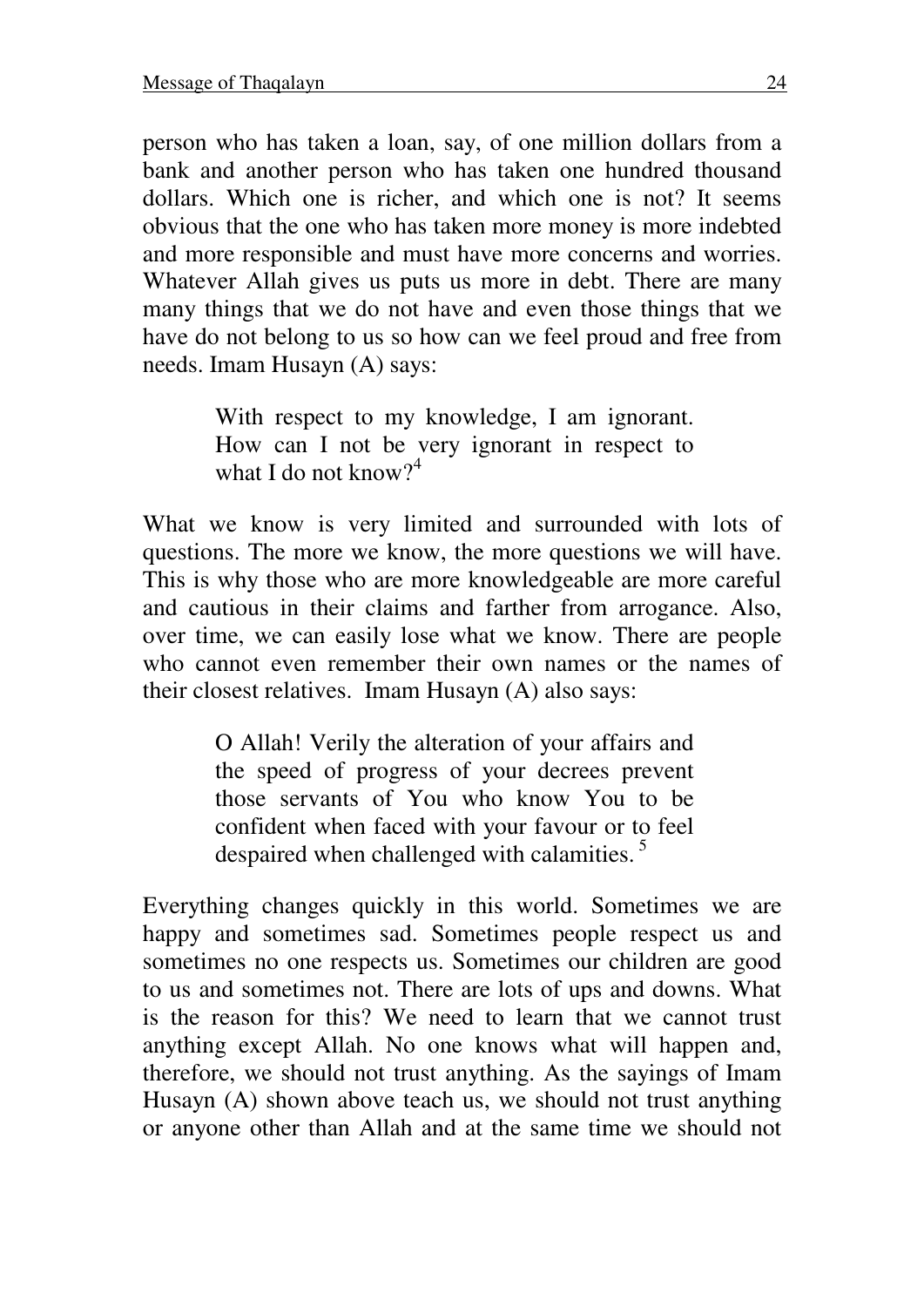despair. We should not be hopeless or feel helpless when bad things happen. The key is in the hands of Allah and He can change our situation to betterment in any moment. Having said all this, Imam Husayn (A) says:

> I appeal to You with my poverty and need for You. And how can I appeal to You with something which is impossible to reach You? Or how should I mention my complaint to You while it is not hidden to You? O my Allah! How can I not be poor when You have put me amongst the poor? And how can I be poor when you have made me rich with your generosity?<sup>6</sup>

This shows that the means (*wasilah*) that the Imam uses to get closer to Allah is his dependence on Allah and his deep understanding that he is poor and nothing before Allah. Thus, the valuable means that Imam Husayn (A) finds and wants to use is 'poverty'. According to the Qur'an, we are all needy. The Qur'an says:

> O mankind! You are the ones who stand in need of Allah, and Allah—He is the All-sufficient, the All-laudable. (35:15)

We are all needy and it is only Allah who is rich and free of need. Many people do not understand this. Imam Husayn (A) declares that he understands and admits this and wants to use it as a means to get nearer to Allah. Then the Imam (A) describes that when he wants to come with his poverty there is a problem, in that poverty does not reach Allah. This is to emphasise that poverty is only from one side; poverty cannot reach Allah. This may also mean that the one who goes with poverty will meet Allah whilst he is rich. To become rich you must take poverty with you, but the people who feel that they are the poorest people are the richest people in the eyes of Allah. Whoever is the most humble, Allah will raise him more than anyone else. As we find in a hadith,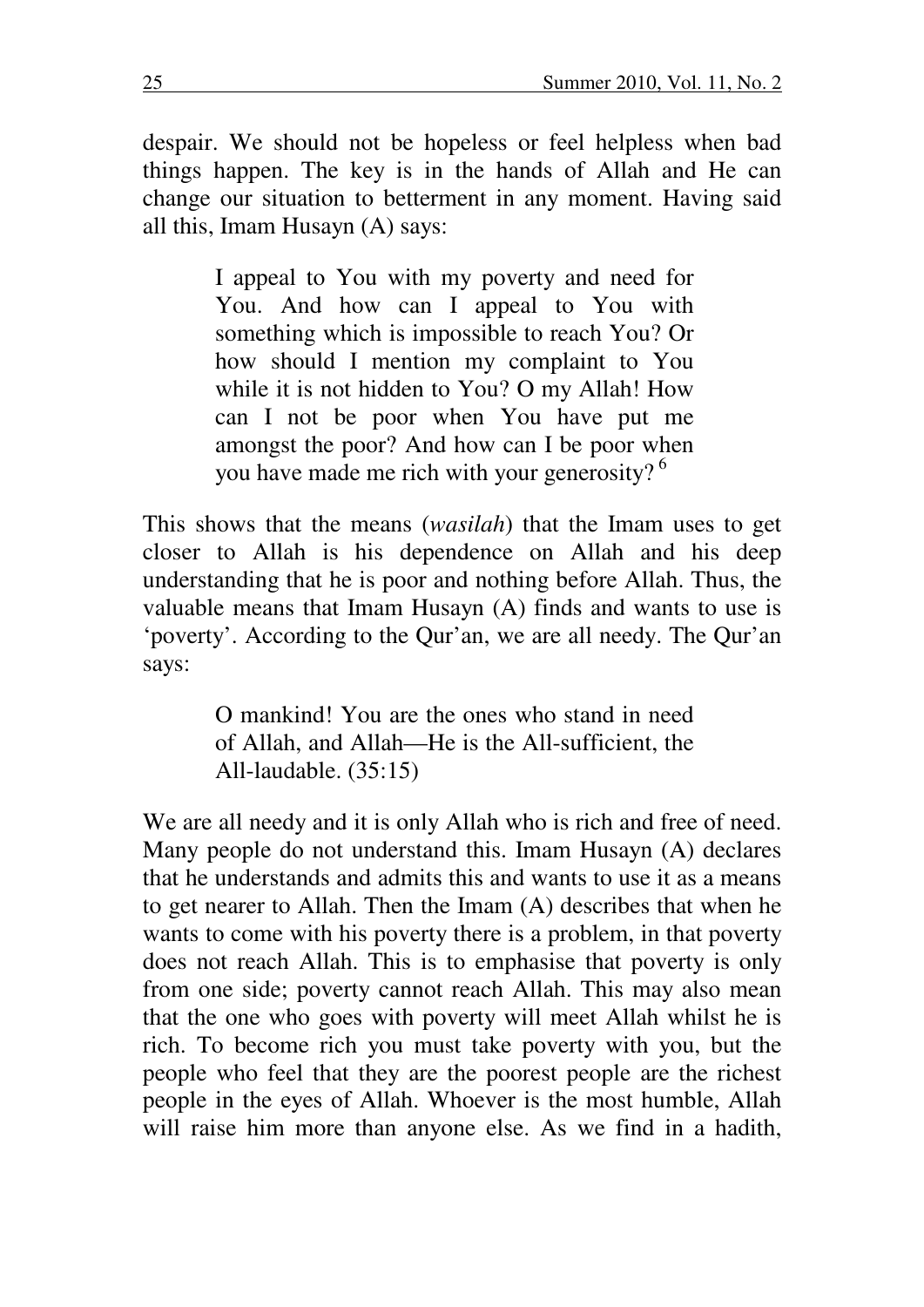'whoever tries to be humble for Allah's sake, Allah will elevate him.'<sup>7</sup> In a divine saying (*Hadith Qudsi*) we find that Allah told Moses (A) the reason why He made him a Prophet is that He looked into the hearts of all people and saw that Moses was the most humble one.

According to a well-known hadith, the person who avoids arrogance and chooses to be humble before Allah and serves Him sincerely is no longer a slave of others or of his own whims. He will achieve some kind of lordship:

> The servitude to Allah is a substance whose essence (core) is the lordship. $8$

In another hadith, we read:

My servant, obey Me. [If you do so] I will make you an example of Myself. I am alive and never die so I make you alive and never die. I am rich and never become poor so I make you become rich and never poor. Whatever I want it will be, so I make you in the way that whatever you want it will be there.<sup>9</sup>

Reflecting on his life, one can see in the Prophet Muhammad (S) the perfect example of humbleness. Indeed, the reason why the Prophet Muhammad was chosen to be the 'Seal of the Prophets' and was given the final message of Allah lies mostly in the fact that he was a true servant of Allah and the most humble person before Allah and His people. At least nine times a day in their prayers Muslims bear witness that the Prophet Muhammad was a servant of Allah and His Apostle. This means that among all his qualities there are two that are exceptional: first, he managed to be a servant of Allah and second, he was rewarded by being appointed as the Apostle of Allah.

The Prophet was so humble that he never admired himself; he never felt superior to others. He never separated himself from the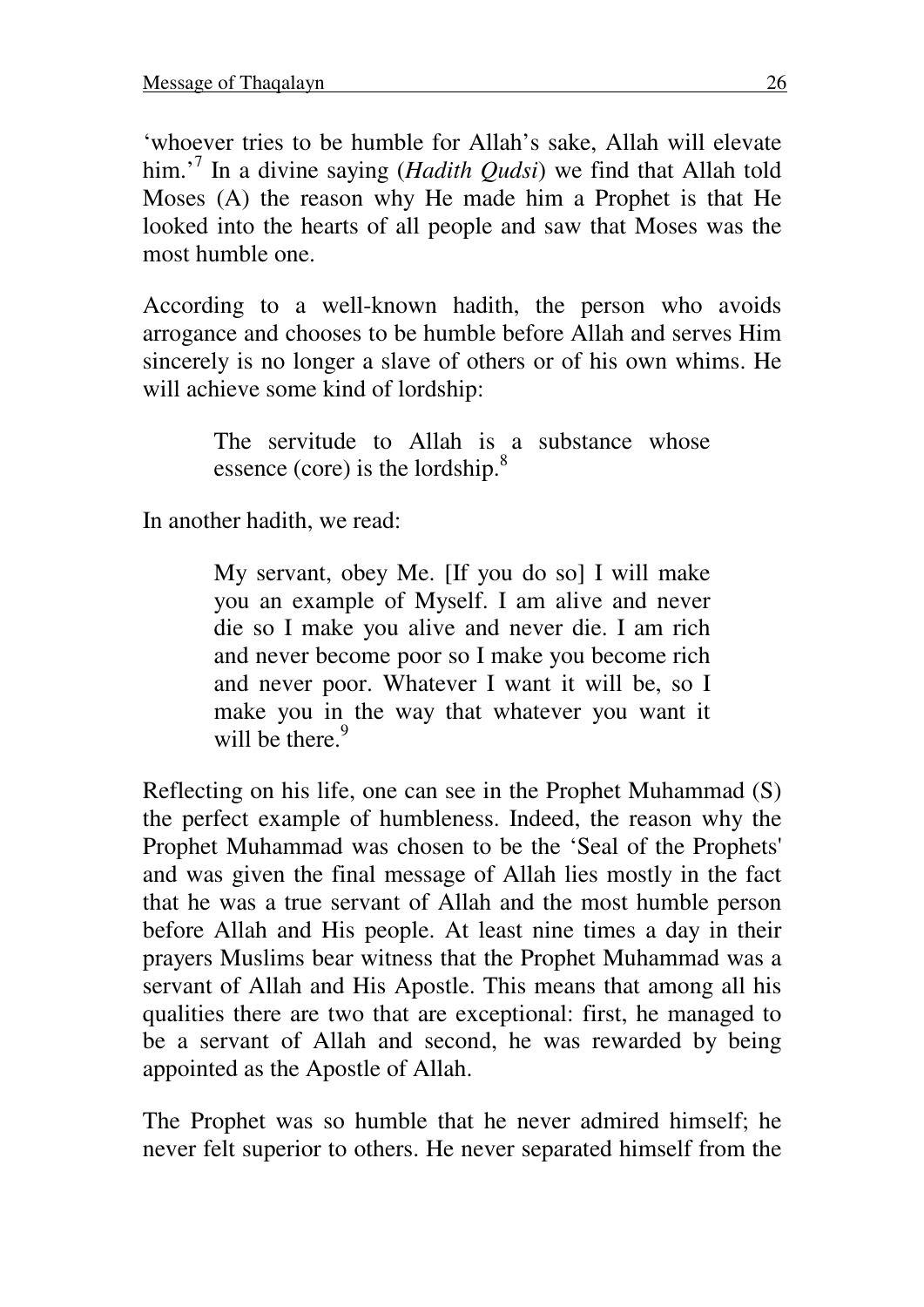masses and always lived a very simple life. He maintained the same conduct while he was both alone and powerless as well as when he ruled the Arabian Peninsula and Muslims were wholeheartedly following him. He lived very simply and was always with the people, especially the poor. He had neither a palace nor guards. When he was sitting with his companions, no one could distinguish him from others by considering his seat or clothes. It was only his words and spirituality that distinguished him from others.

Just before his demise, the Prophet announced in the Mosque: "Whoever among you feels that I have done injustice to him, come forward and do justice. Surely, enacting justice in this world is better in my view than being taken account of in the Hereafter in front of the angels and the Prophets." Those present in the Mosque wept, for they were reminded of all the sacrifices that the Prophet had made for them and the troubles that he had undergone in order to guide them. They knew that he never gave any priority to his own needs and never preferred his comfort and convenience to others. They therefore responded with statements of deep gratitude and profound respect. But one among them, Sawadah b. Qays, stood up and said: "May my father and mother be your ransom! O Messenger of Allah! On your return from Ta'if, I came to welcome you while you were riding your camel. You raised your stick to direct your camel, but the stick struck my stomach. I do not know whether this strike was intentional or unintentional." The Prophet replied: "I seek refuge from Allah from having done so intentionally."

The Prophet then asked Bilal to go to the house of Fatimah and bring the same stick. After the stick was brought, the Prophet told Sawadah to retaliate by hitting him back. Sawadah said that the stick had struck the skin of his stomach. The Prophet therefore lifted his shirt so that Sawadah could in return strike his skin. At that moment, Sawadah asked: "O Messenger of Allah! Do you allow me to touch my mouth to your stomach?" The Prophet gave him permission. Sawadah then kissed the stomach of the Prophet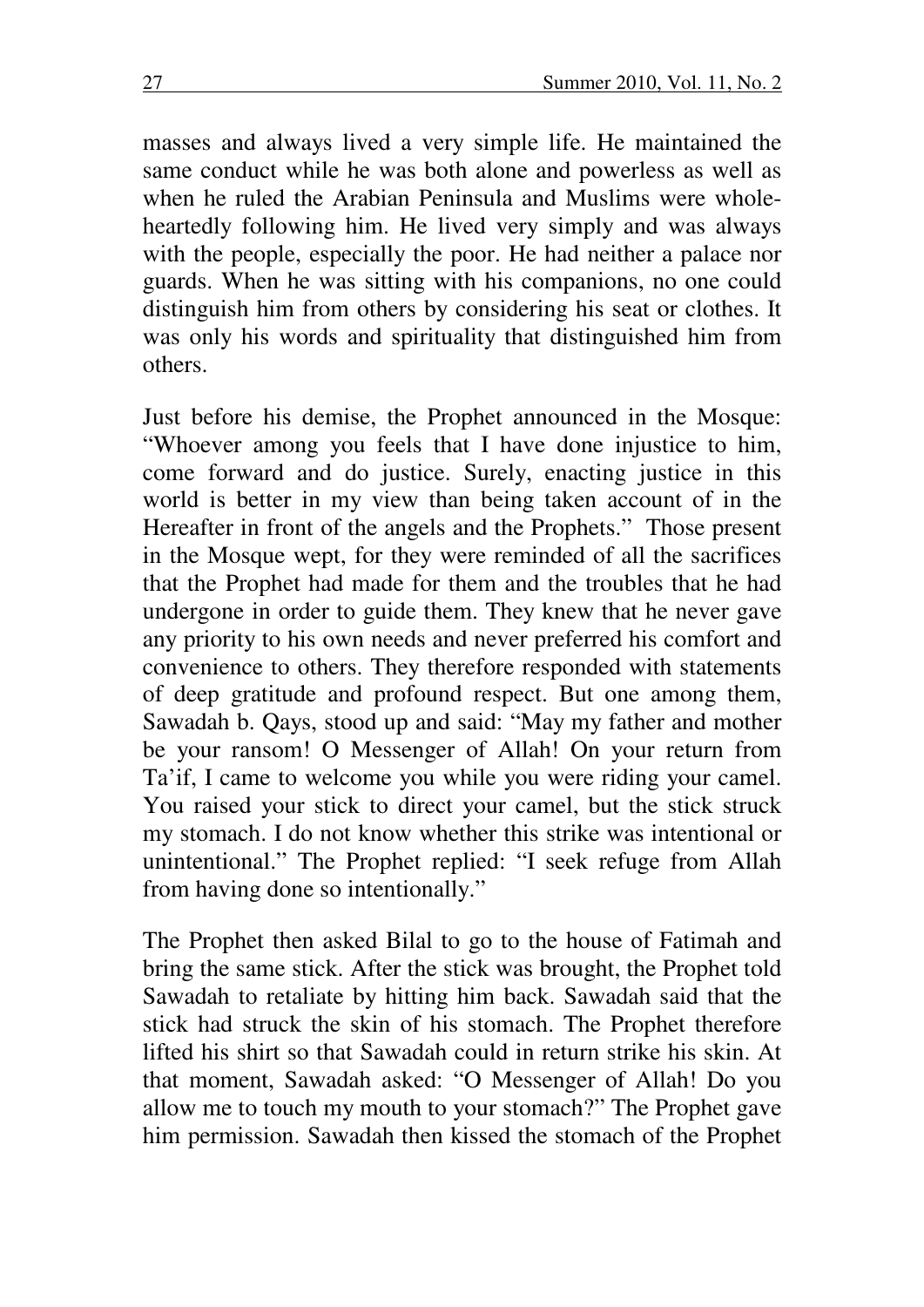and prayed that because of this act of his, Allah would protect him from fire on the Day of Resurrection. The Prophet said: "O Sawadah! Will you pardon me or do you still wish to retaliate?" He replied: "I pardon you." The Prophet then prayed: "O Allah! Pardon Sawadah b. Qays as he pardoned Your Prophet, Muhammad!"<sup>10</sup>

Thus, in Islamic spirituality it is very important to feel humble and that we are nothing in front of Allah. Not just as a claim that we may utter without firm belief, but as a deep sense of nothingness. Once a person saw Imam Sajjad (A) in Masjid al-Haram, next to Ka'bah at Hijr of Isma'il. He said: 'I went to Hijr Isma'il and saw Ali b. Husayn (A) there saying his prayer. Then he went for Sajdah (prostration). I told myself: this is a pious man from a pious family, so let me listen to him while praying in his Sajdah.' Then he quoted the Imam (A) as praying:

> My Lord, your small and little servant has come to your door, your captive has come to your door, the one who is poor has come to your door, the one who begs you has come to your door. $^{11}$

In the Qur'an, Allah warns the believers that if they turn away from His religion, Allah will soon bring forward a people that among their characteristics is their humbleness before the believers:

> O you who have faith! Should any of you desert his religion, Allah will soon bring a people whom He loves and who love Him, [who will be] humble towards the faithful, stern towards the faithless, striving hard in the way of Allah, not fearing the blame of any blamer. That is Allah's grace which He grants to whomever He wishes, and Allah is All-bounteous, All-knowing. (5:54)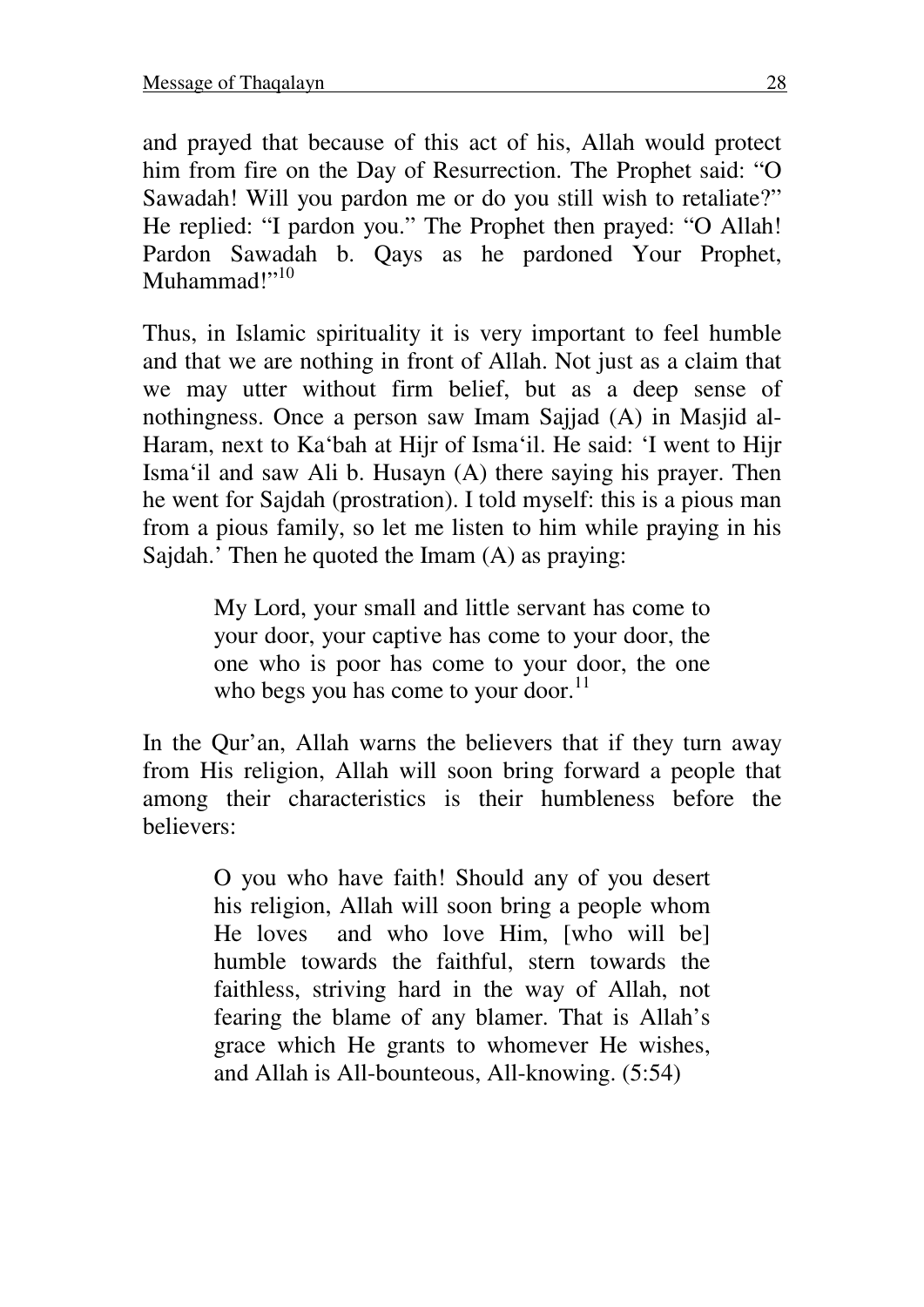In Islamic literature, especially that by Persian poets, great emphasis has been put on spiritual poverty. For example, in a long poem in his *Mathnawi,* Rumi illustrates the significance of this feeling of nothingness and humility and the fatal danger of pride and arrogance. Rumi argues that whomsoever people flatter and prostrate before indeed poison him. If he is not spiritually strong, he may be deceived and feel proud of himself. In this way, he may become arrogant and damage himself and lose his humility. When people flatter someone who is clever he will realize that this can be detrimental. Rumi goes on praising those who are humble in contrast to those who are arrogant. The example of someone who has not established humbleness in himself is like the one who drinks a poisonous wine. In the beginning he may feel happy and joyful, but after a few minutes he will collapse.

Another example that Rumi provides is the fight between two kings. When one king wins the battle and becomes victorious he will either imprison the defeated king or kill him, but he will never punish the beggars or the poor subjects of the defeated country. Indeed, he may help and promote them. Rumi says that the reason is that these types of people are humble and have no ambition of becoming a king and therefore they do not pose a threat to the new king. Another example is a caravan which is going from one place to another. When the thieves come to rob the caravan, those who have no money will be safe. Or when wolves attack they may attack anything that comes before them. They may even attack each other and this is why when they want to sleep they sit in a circle so that they can carefully watch each other. But Rumi says if there is a dead wolf they will not attack him. We know that the Prophet Khiḍr made a hole in the bottom of a boat because there was an unjust ruler in that area who used to confiscate every boat or ship passing by. Thus, the only way for that boat to be saved was to make it unusable. If a mountain or hill has lots of valuable minerals inside, people will excavate the area to bring out all the soils, sand and minerals out of it. But an ordinary hill or mount which has nothing special inside will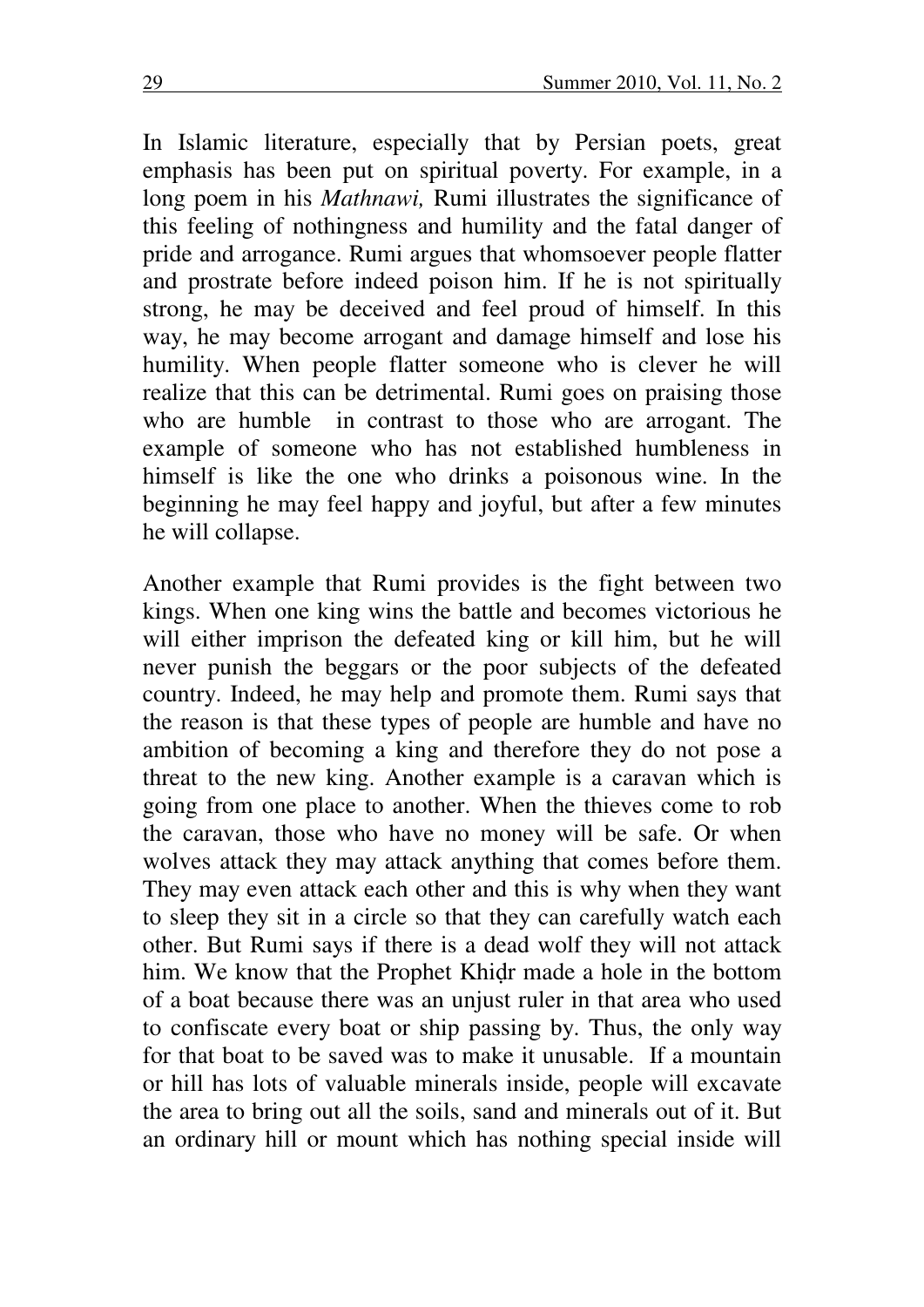remain intact. Someone who is walking is standing on his feet and his neck is straight. Therefore, the enemies may cut off his neck with their sword, but no one would cut off the head of a shadow person, since the shadow is so "humble" that no one thinks that it may pose any threat. When a ladder is going to collapse the one who climbs higher is very stupid. When the ladder collapses his bones will be damaged more severely.

After mentioning these examples, Rumi finally asserts that whatever he said were like the branches whose root or principle is much deeper. The underlying principle is that to feel arrogant is to associate one's self with Allah. This is polytheism (*shirk*). Rumi goes on saying that since you have not yet died and again gained life through Allah, you are not enjoying a spiritual life. Without such a death, whatever position you take is shirk. But if you die and become selfless, that is, if you are revived through Allah you may go higher and higher. In such condition, whatever you possess is for the sake of Allah and will be spent for the sake of Allah. This is pure tawhid or monotheism. $^{12}$ 

It has been suggested that poverty means to not possess something and at the same time to have the desire to possess it. For example, he who feels in himself a certain lack of human perfection and sincerely desires to remedy this lack is a *'faqir'*. Furthermore, it has been suggested that in Sufism "the longing of love is born of *faqr* ('spiritual poverty')"*.* <sup>13</sup> I think there are some problems with this understanding of poverty. First, poverty is much more than not to possess and then desire to possess. I think poverty is an awareness of our absolute need and dependence on Allah and as long as we are what we are this need cannot be removed. Second, this sense of poverty is a spiritual gift and virtue that should be maintained forever. Poverty is not a transient station towards richness or affluence. Rather, poverty itself is the greatest wealth and fortune that human beings can ever have. The Prophet Muhammad (S) is quoted as saying: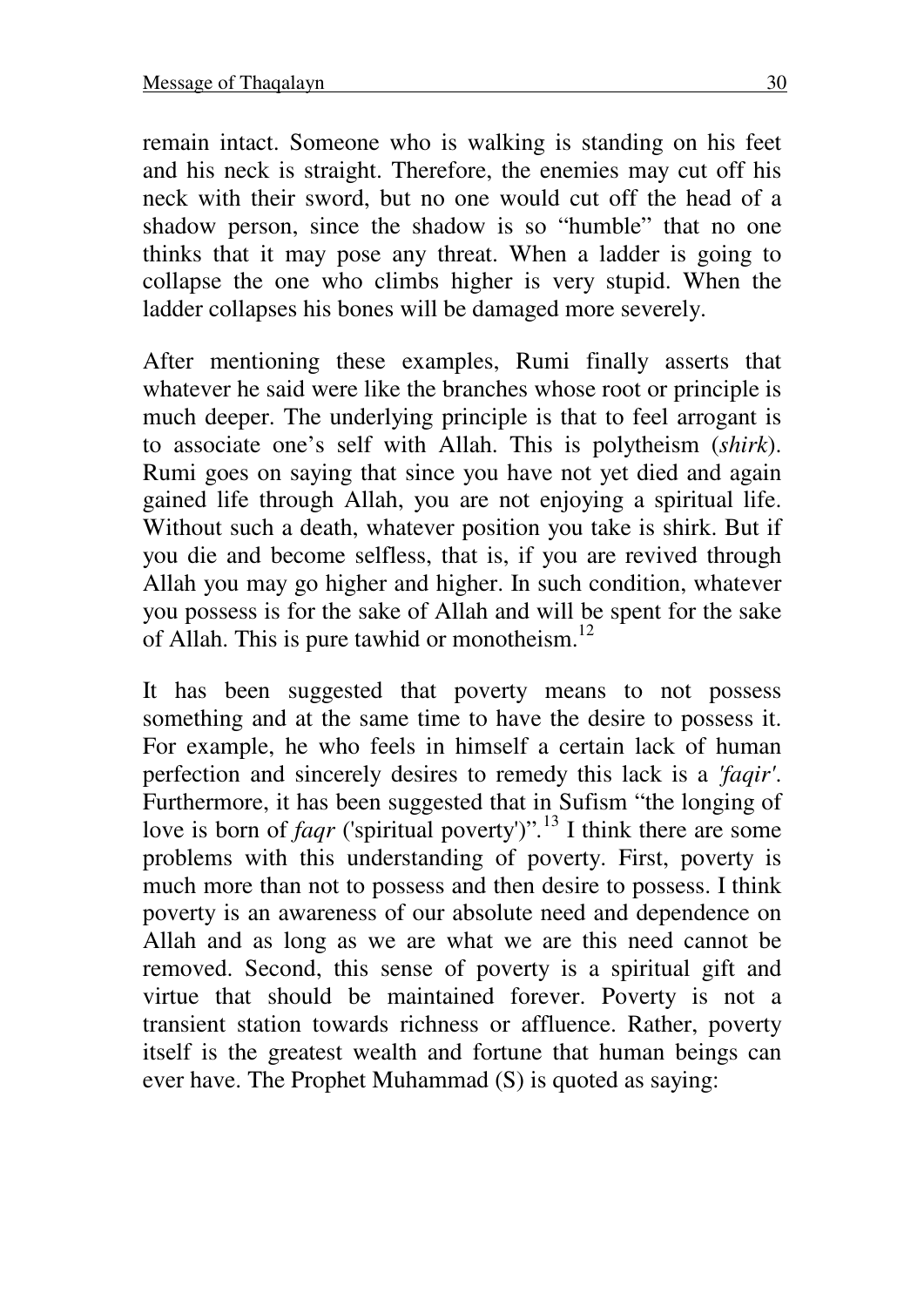My honour is from spiritual poverty. I have been honored over and above all prophets by being graced with spiritual poverty.<sup>14</sup>

**Conclusion:** In this paper, we have discussed the concept of love as the strongest foothold in Islam, and as a distinguishing factor of a true believer. Knowledge, coupled with reflection and the grace of Allah (SWT), can increase our love. Secondly, we discussed the concept of thankfulness as equal to faith, as taught in the Qur'an. Understanding the different levels of thankfulness can help us to be aware and thankful in all situations.

In this paper, we also discussed humbleness and spiritual poverty, through which one can attain piety, spirituality and alleviation from worries and difficulties. This concept is not implying that human beings have no value, and neither does it underestimate the value of human beings; rather, it fully appreciates the value of humans: by serving the Most Perfect and the Most Pure Allah, we can get closer and closer to perfection.

May Allah (SWT) help us understand how much we need Him, how much He has given us, how to really ask from Him in the best way, and how to make Allah (SWT) pleased with us so we can become enlightened and pure. This is the power and will of Allah (SWT), and there is no limit to it. Allah (SWT) has all the power and all the reasons to be kind to us, and if there are any obstacles, they are only due to us.

*O Allah, grant me* 

*the riches of poverty*

*for in such largesse lies* 

*my power and glory.* 

(Hafez of Shiraz)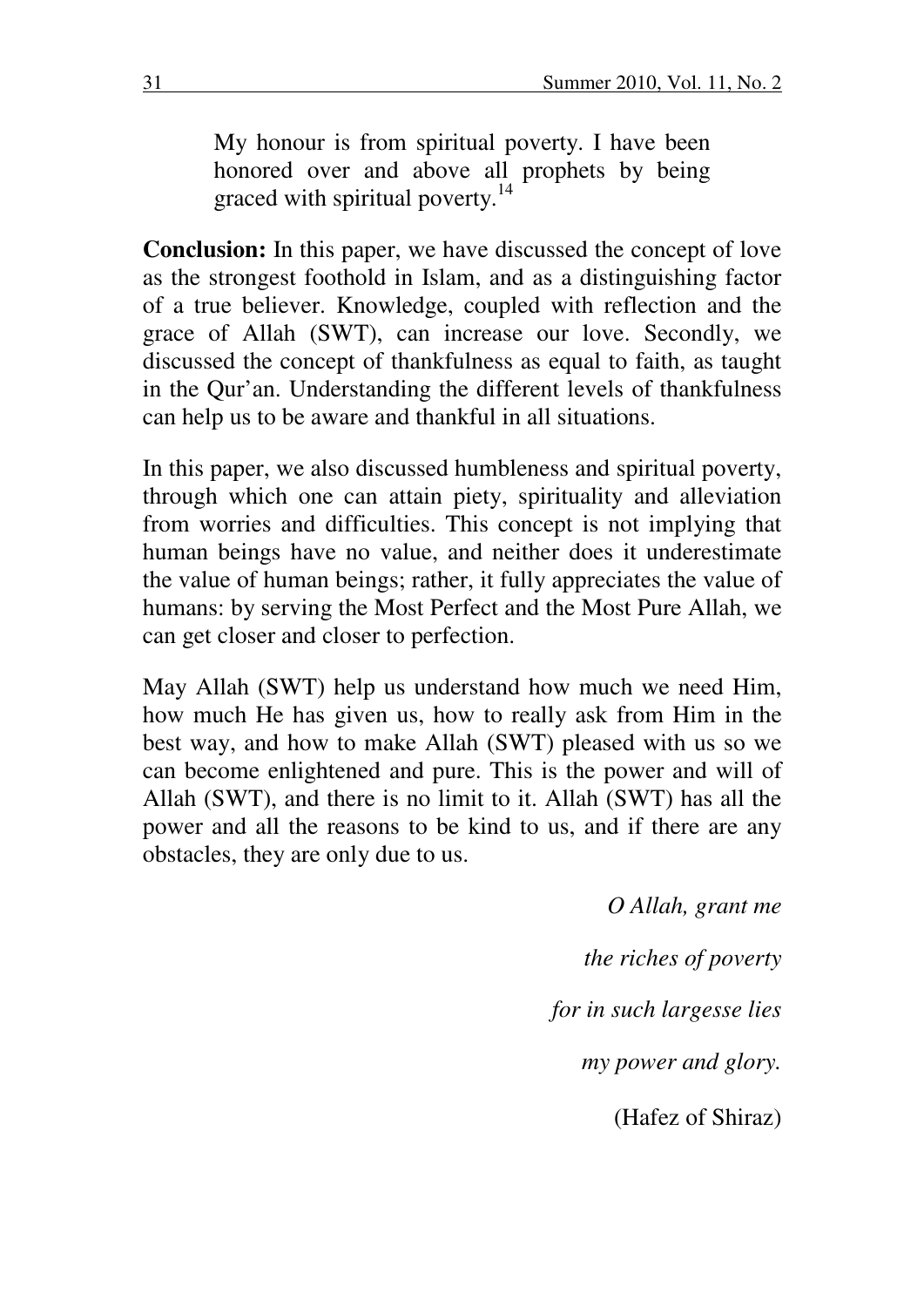#### **Bibliography:**

'Amili, Muhamamd Hurr, *Al-Jaw*ā*hir al-Saniyyah fi al-Ah*ā*dith*  al-Qudsiyyah by Hurr 'Amili, p. 284.

Guénon, René, "Al-Faqr or Spiritual Poverty" in *Studies in Comparative Religion*, Winter 1973, pp. 16-20

Majlesi, Mohammd Baqir, *Bih*ā*r al-Anw*ā*r*

Nurbakhsh, Javad, *Spiritual Poverty in Sufism*, tr. Leonard Lewisohn

Nuri, Mirzā Husayn, *Mustadrak Was*ā*'il al-Shi'ah* 

Qummi, Sheikh Abbas, *Maf*ā*tih al-Jin*ā*n*

Reyshahri, Mohammad, *Miz*ā*n al-Hikmah*

Rumi, *Mathnawi* 

 $\overline{a}$ 

 $12$  This section of Rumi's poem starts with the following couplets:

| چاپلوست گشت مردم، روز چند     | تو بدان فخر أوري، كز ترس و بند |
|-------------------------------|--------------------------------|
| ز هر اندر جان ِ او می آکنند   | هر كه را مردم سجودي ميكنند     |
| And ends with these couplets: |                                |
| كه ترفع، شركت يزدان بود       | این فروع است و اصولش آن بود    |

 $<sup>1</sup>$  Rene Guenon, 1973.</sup>

<sup>2</sup> "Du'a of 'Arafah" in *Maf*ā*tih al-Jin*ā*n*.

<sup>3</sup> *Bih*ā*r al-Anw*ā*r*, Vol. 95, p. 225.

<sup>4</sup> "Du'a of 'Arafah" in *Maf*ā*tih al-Jin*ā*n.*

<sup>5</sup> Ibid.

<sup>6</sup> Ibid.

<sup>7</sup> This hadith is narrated from Jesus (*Bih*ā*r al-Anw*ā*r*, Vol. 14, p. 307), the Prophet Muhammad (Vol. 16, p. 265; Vol. 72, p. 120), Imam Sadiq (Vol. 72, p. 121) and Imam Kazim (Vol. 75, p. 312).

<sup>8</sup> *Miz*ā*n al-Hikmah*, Vol. 6, p. 13, No. 11317.

<sup>9</sup> *Al-Jaw*ā*hir al-Saniyyah fi al-Ah*ā*dith al-Qudsiyyah* by Hurr 'Amili, p. 284.

<sup>10</sup> *Mustadrak Was*ā*'il al-Shi'ah*, Vol. 18, pp. 287 & 288.

<sup>11</sup> *Bih*ā*r al-Anw*ā*r,* Vol. 96, p. 197.